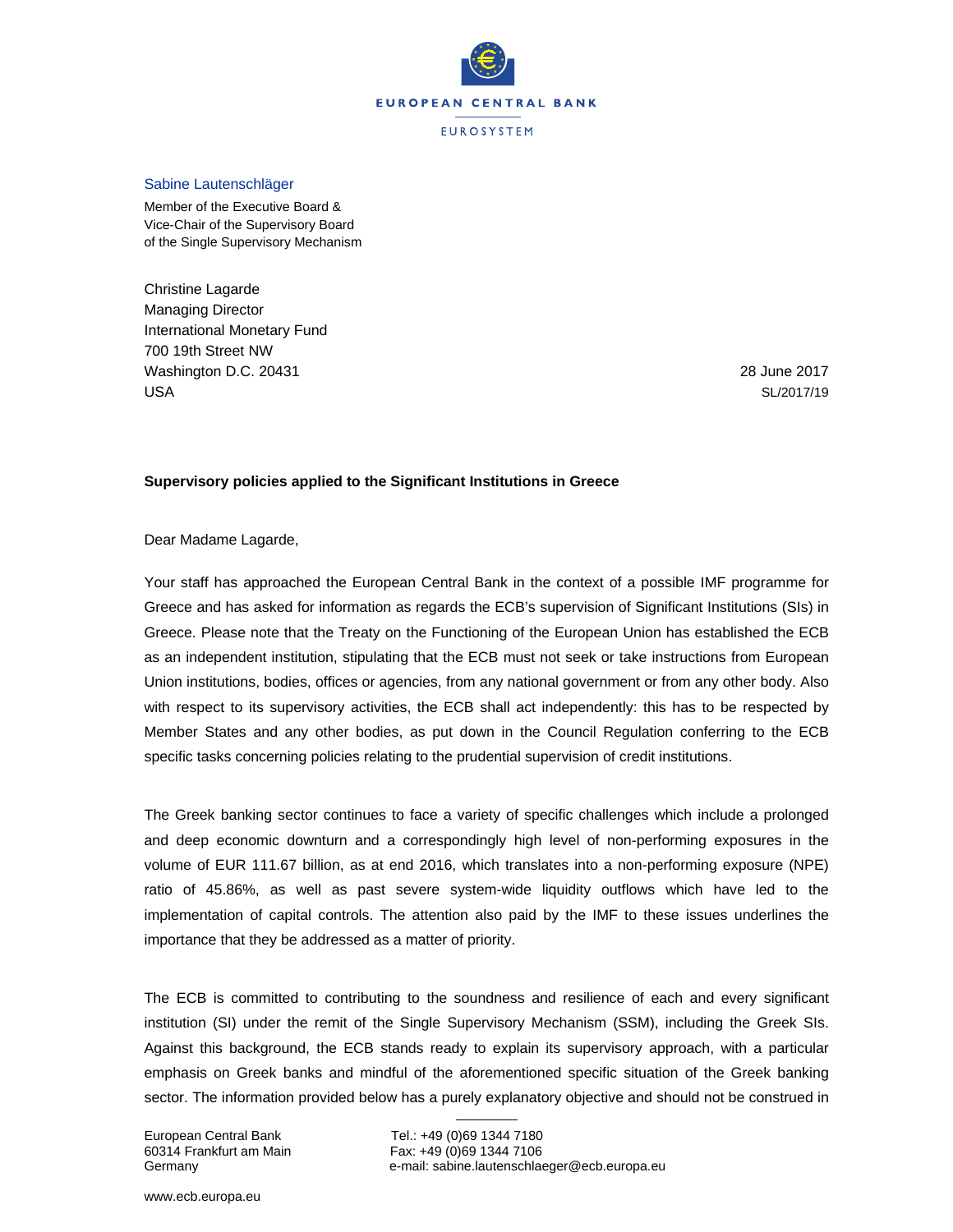any way as a commitment by the ECB vis-à-vis third parties to undertake certain policy actions. Any ECB action should be undertaken only if deemed necessary and appropriate by the ECB's decision-making bodies at any given point in time.

Since the set-up of the SSM in November 2014 the ECB has been closely monitoring the overall evolution and business performance of Greek SIs. In doing so, the ECB has been and will keep paying special attention to those areas considered of particular importance for the appropriate functioning of the banks as well as their effective handling of the risks they are faced with.

In this regard, it is worth highlighting the following supervisory actions:

## **1. NPE Supervisory framework**

The Bank of Greece (BoG) and the ECB constantly engage with the Greek SIs to enforce the bankspecific targets for non-performing loan and exposure (NPL/NPE) reduction as well as key operational and financial indicators which have been approved by the banks themselves and submitted to the Bank of Greece (BoG) and the ECB, and will keep in place an assessment framework to regularly monitor banks' performance towards these targets and indicators.

According to the approved 2017 Supervisory Examination Program, the ECB will perform on-site missions at the Greek SIs during the second half of 2017, a period in which the main operational measures to address NPLs/NPEs (as included in the banks' plans and strategies) have to be already implemented.

The scope of the supervisory work includes the in-depth evaluation of the appropriateness of the NPL/NPE strategies and targets, the review of actions to ensure the efficient implementation of their strategies including the evaluation of banks' capacity, as well as the identification of remaining gaps and potential avenues to further accelerate NPL/NPE resolution.

As a consequence of the regular monitoring of NPL/NPE management, the IFRS9 thematic review, the work of the ECB task force on NPLs and the dedicated on-site missions, within the first half of 2018 the ECB intends to communicate to banks any material shortcomings identified so far, for them to take effective and efficient remedial actions. Furthermore, as already established, on a yearly basis and starting by end-September 2017, banks will be updating their targets and strategies in order to ensure they remain realistic yet ambitious.

#### **2. Bank capital**

As per the relevant supervisory and regulatory requirements, the ECB takes the appropriate measures to ensure that the systemic banks address any capital-related breaches that will be revealed in the context of the regular supervisory review and evaluation process which is performed, as a rule, on a yearly basis. The supervisory review of Greek banks is based on standardised methodology and also takes into consideration the specificities of the Greek macro-environment as well as local legal framework. In addition, the Greek SIs are subject to regular updates of the condition of selected portfolios and stress testing exercises conducted by the ECB.